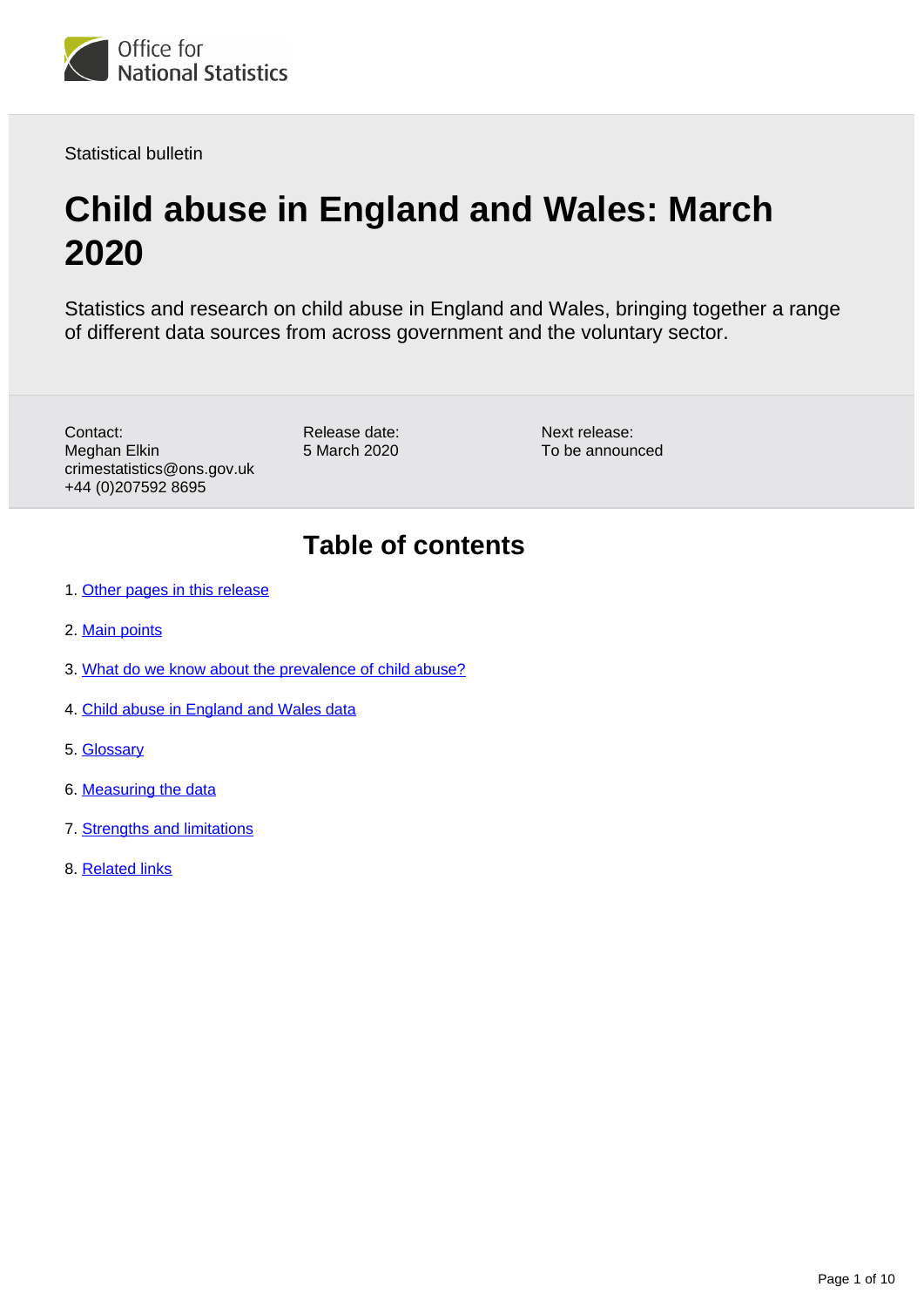## <span id="page-1-0"></span>**1 . Other pages in this release**

This release brings together our analysis and research on child abuse in England and Wales. The analysis includes a range of indicators from different data sources and organisations. Findings can be found on the following pages:

- [Child abuse extent and nature, England and Wales: year ending March 2019](https://www.ons.gov.uk/peoplepopulationandcommunity/crimeandjustice/articles/childabuseextentandnatureenglandandwales/yearendingmarch2019)
- [Child emotional abuse in England and Wales: year ending March 2019](https://www.ons.gov.uk/peoplepopulationandcommunity/crimeandjustice/articles/childemotionalabuseinenglandandwales/yearendingmarch2019)
- [Child neglect in England and Wales: year ending March 2019](https://www.ons.gov.uk/peoplepopulationandcommunity/crimeandjustice/articles/childneglectinenglandandwales/yearendingmarch2019)
- [Child physical abuse in England and Wales: year ending March 2019](https://www.ons.gov.uk/peoplepopulationandcommunity/crimeandjustice/articles/childphysicalabuseinenglandandwales/yearendingmarch2019)
- [Child sexual abuse in England and Wales: year ending March 2019](https://www.ons.gov.uk/peoplepopulationandcommunity/crimeandjustice/articles/childsexualabuseinenglandandwales/yearendingmarch2019)
- [Child abuse and the criminal justice system, England and Wales: year ending March 2019](https://www.ons.gov.uk/peoplepopulationandcommunity/crimeandjustice/articles/childabuseandthecriminaljusticesystemenglandandwales/yearendingmarch2019)

Findings from a feasibility study to determine whether a new survey could effectively measure the current scale and nature of child abuse and neglect will also be published later in 2020.

## <span id="page-1-1"></span>**2 . Main points**

Child abuse is an appalling crime against some of the most vulnerable in society. It is something that is not often discussed or well understood, and there has been a lack of complete statistics. For the first time, we have compiled a range of indicators from different data sources to enable better understanding of the extent and circumstances of child abuse. Our statistics on abuse experienced in childhood in England and Wales include data on sexual abuse, physical abuse, emotional abuse and neglect. The release also includes statistics on child abuse and the criminal justice system.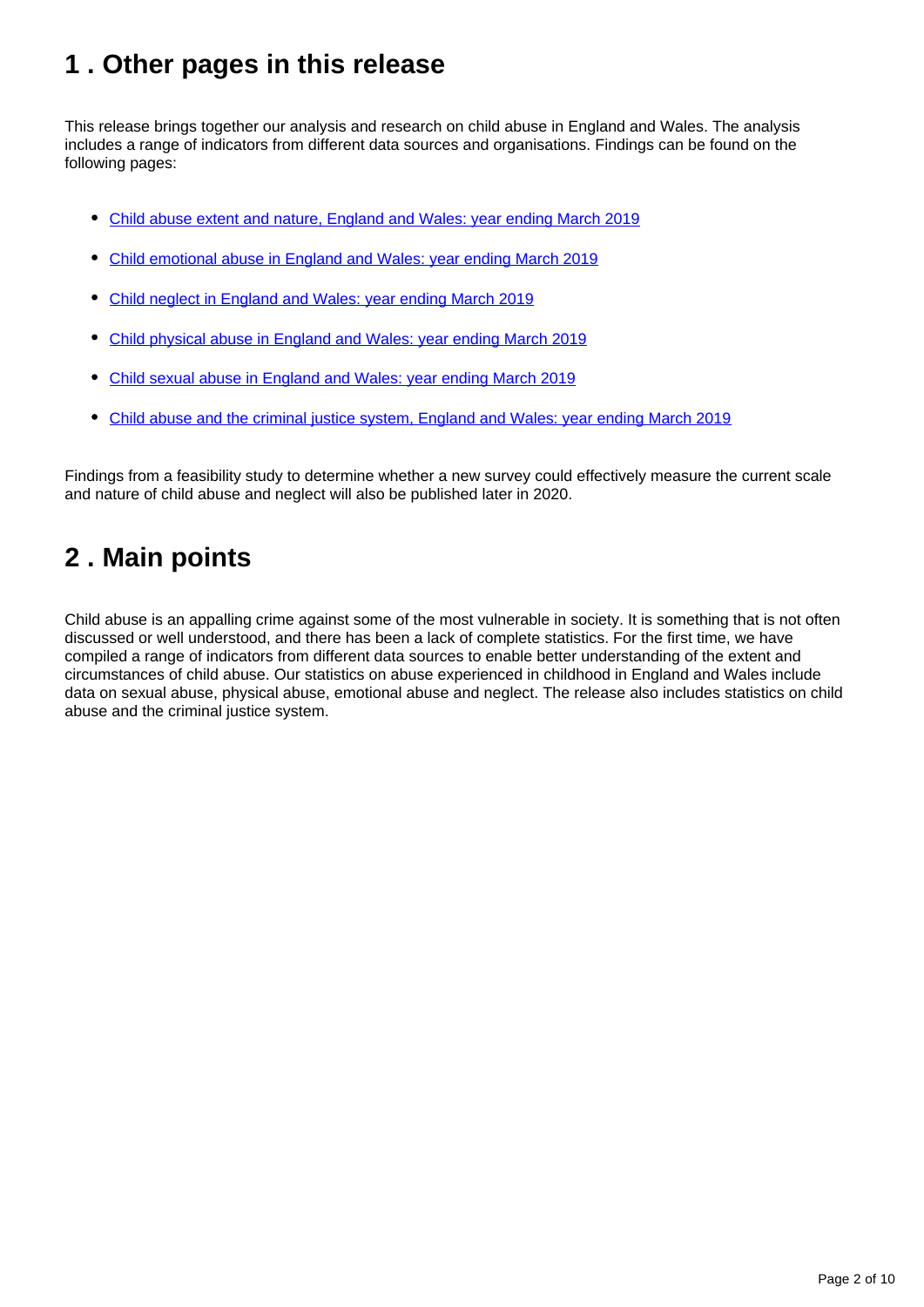- The Crime Survey for England and Wales (CSEW) estimated that one in five adults aged 18 to 74 years experienced at least one form of child abuse, whether emotional abuse, physical abuse, sexual abuse, or witnessing domestic violence or abuse, before the age of 16 years (8.5 million people).
- In addition, an estimated 1 in 100 adults aged 18 to 74 years experienced physical neglect before the age of 16 years (481,000 people); this includes not being taken care of or not having enough food, shelter or clothing, but it does not cover all types of neglect.
- An estimated 3.1 million adults aged 18 to 74 years were victims of sexual abuse before the age of 16 years; this includes abuse by both adult and child perpetrators.
- Prevalence was higher for females than males for each type of abuse, with the exception of physical abuse where there was no difference.
- Many cases of child abuse remain hidden and do not enter the criminal justice system; around one in seven adults who called the National Association for People Abused in Childhood's (NAPAC's) helpline had not told anyone about their abuse before.
- It is possible to identify around 227,500 child abuse offences recorded by the police in the year ending March 2019 of which around 1 in 25 (4%) resulted in a charge or summons.
- While not all cases continue through the criminal justice system, almost four in five of child abuse-flagged Crown Prosecution Service (CPS) prosecutions were successful in securing a conviction in the year ending March 2019 (79%).
- Childline delivered 19,847 counselling sessions to children in the UK where abuse was the primary concern in the year ending March 2019; sexual abuse accounted for nearly half (45%) of these and has become the most common type of abuse counselled by Childline in recent years.
- At 31 March 2019, 52,260 children in England were the subject of a child protection plan (CPP) and 2,820 children in Wales were on the child protection register (CPR) because of experience or risk of abuse or neglect; neglect was the most common category of abuse in England and emotional abuse was the most common in Wales.
- At 31 March 2019, 49,570 children in England and 4,810 children in Wales were looked after by their local authority because of experience or risk of abuse or neglect.
- Around half of adults (52%) who experienced abuse before the age of 16 years also experienced domestic abuse later in life, compared with 13% of those who did not experience abuse before the age of 16 years.

### **Statistician's comment**

"Child abuse is an appalling crime against some of the most vulnerable in society, but it is also something that is little discussed or understood. Today's release is ONS's first attempt to fill an important evidence gap on this critical issue.

"Measuring the extent and nature of child abuse is difficult because it is usually hidden from view and comes in many forms. Bringing data together from different sources helps us better understand both the nature of child abuse and the potential demand on support services."

Alexa Bradley, Centre for Crime and Justice, Office for National Statistics

### **Finding help**

If you or someone you know has experienced abuse, help is available: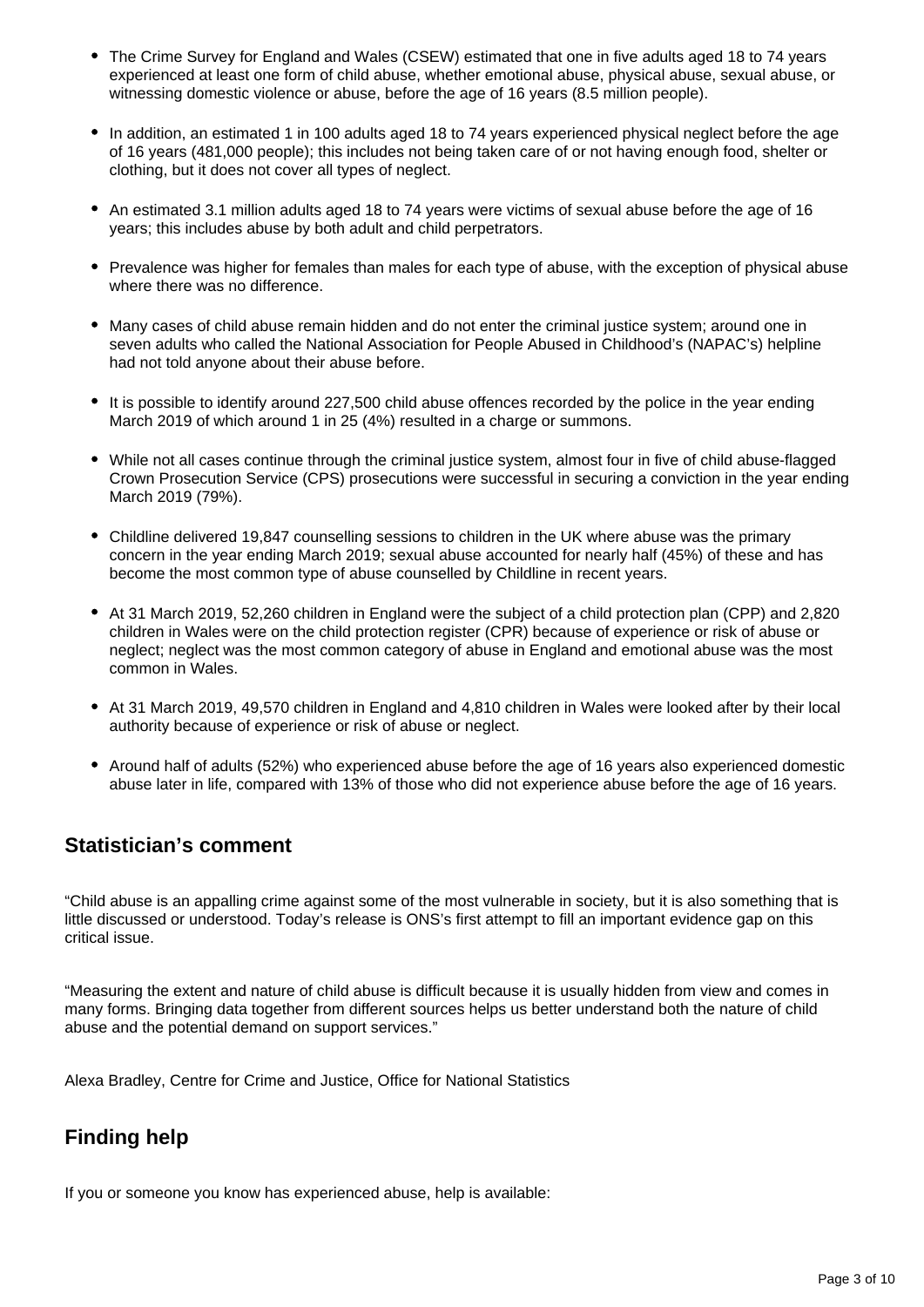- [Childline](http://www.childline.org.uk/) can be called on 0800 1111
- [Help for Adult Victims of Child Abuse \(HAVOCA\)](http://www.havoca.org/) offers online support
- [Mind](http://www.mind.org.uk/) can be called on 0300 123 3393 or emailed at [info@mind.org.uk](mailto:info@mind.org.uk)
- [National Association for People Abused in Childhood \(NAPAC\)](https://napac.org.uk/) can be called on 0808 801 0331
- [National Society for the Prevention of Cruelty to Children \(NSPCC\)](https://www.nspcc.org.uk/) can be called on 0808 800 5000 or emailed at [help@nspcc.org.uk](mailto:help@nspcc.org.uk)
- [Rape Crisis](https://rapecrisis.org.uk/get-help/find-a-rape-crisis-centre) can be called on 0808 802 9999
- [Samaritans](https://www.samaritans.org/how-we-can-help/contact-samaritan/) can be called on 116 123 or emailed at [jo@samaritans.org](mailto:jo@samaritans.org)
- $\bullet$ [The Survivors Trust](http://www.thesurvivorstrust.org/) can be called on 08088 010 818
- [Victim Support](http://www.victimsupport.org.uk/) can be called on 0808 16 89 111
- The National Male Survivor Helpline can be called on 0808 800 5005 or emailed at [support@safeline.org.uk](mailto:support@safeline.org.uk)

## <span id="page-3-0"></span>**3 . What do we know about the prevalence of child abuse?**

There is no source providing the current prevalence of abuse during childhood. The Crime Survey for England and Wales (CSEW) provides the best available indicator of prevalence by measuring the prevalence of adults who experienced abuse before the age of 16 years.

The CSEW provides an underestimate of child abuse as abuse against 16- and 17-year-olds is not included. Abuse perpetrated by children aged under 16 years is only included for sexual abuse.

In the year ending March 2019, the CSEW estimated that approximately 8.5 million adults aged 18 to 74 years experienced abuse before the age of 16 years. This is equivalent to 20.7% of the population aged 18 to 74 years.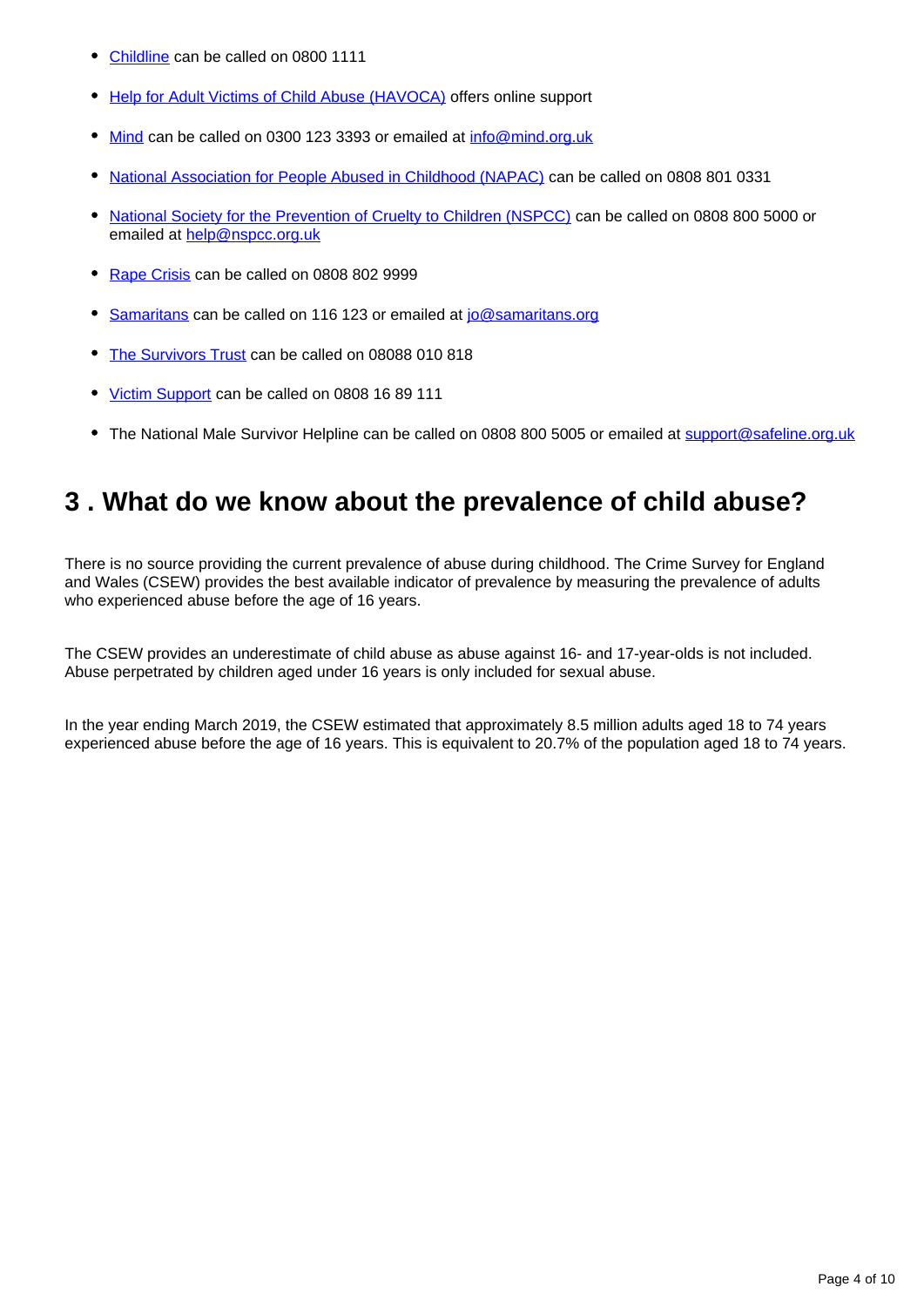#### **Figure 1: Witnessing domestic violence or abuse and emotional abuse were the most commonly experienced types of child abuse**

#### **England and Wales, year ending March 2019**

### Figure 1: Witnessing domestic violence or abuse and emotional abuse were the most commonly experienced types of child abuse

England and Wales, year ending March 2019



#### **Source: Office for National Statistics – Crime Survey for England and Wales**

#### **Notes:**

- 1. "Don't know or can't remember" and "Don't wish to answer" responses have been excluded.
- 2. "Any abuse" includes respondents who said they experienced emotional abuse, physical abuse, sexual abuse, or said they witnessed domestic violence or abuse in the home. See Section 5.1 of the [User Guide](https://www.ons.gov.uk/peoplepopulationandcommunity/crimeandjustice/methodologies/userguidetocrimestatisticsforenglandandwales) for definitions of abuse during childhood.
- 3. "Any abuse" will not be the sum of the different types of abuse, as some victims may be included in multiple categories as they can experience more than one type of abuse.
- 4. "Emotional abuse" was referred to as "psychological abuse" in previous publications.
- 5. "Sexual abuse" includes rape or assault by penetration (including attempts), other contact sexual abuse, and non-contact sexual abuse.

### **Just under half of victims experienced more than one type of abuse**

Around 4 in 10 of these adults (44%) experienced more than one of emotional abuse, physical abuse, sexual abuse, or witnessing domestic violence or abuse. This proportion is higher for women than men, at 46% compared with 41%.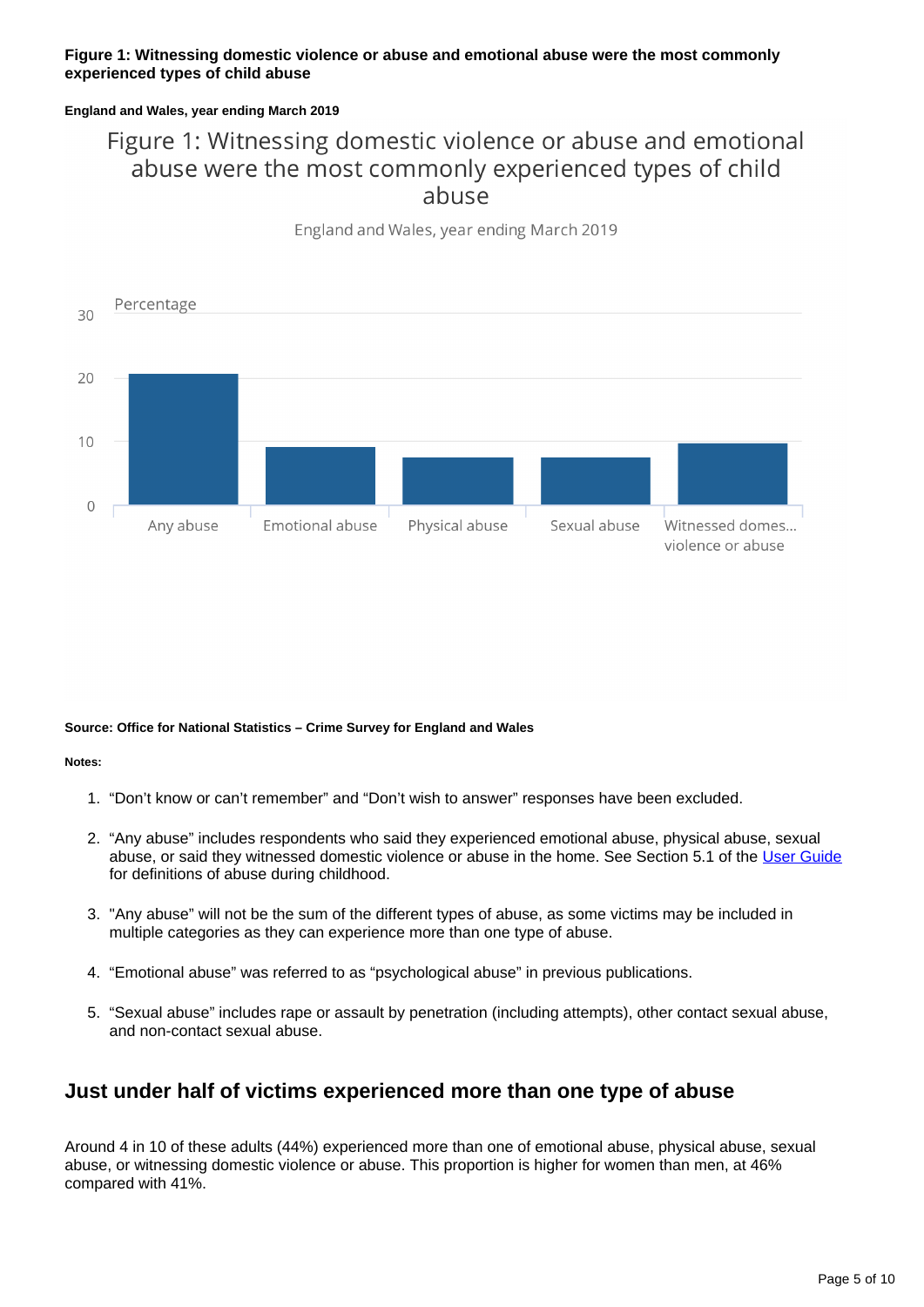### **Women were more likely than men to have experienced abuse before the age of 16 years**

Around one in four women (25%; 5.1 million) and around one in six men (16%; 3.3 million) experienced abuse before the age of 16 years.

Prevalence was higher for females than males for each type of abuse, with the exception of physical abuse where there was no difference.

#### **Figure 2: Experience of sexual abuse before the age 16 years showed the greatest difference between men and women**

#### **England and Wales, year ending March 2019**

### Figure 2: Experience of sexual abuse before the age 16 years showed the greatest difference between men and women

England and Wales, year ending March 2019



#### **Source: Office for National Statistics – Crime Survey for England and Wales**

#### **Notes:**

- 1. See Section 7.3 of [User Guide](https://www.ons.gov.uk/peoplepopulationandcommunity/crimeandjustice/methodologies/userguidetocrimestatisticsforenglandandwales) for definitions of personal characteristics.
- 2. "Any abuse" includes respondents who said they experienced emotional abuse, physical abuse or sexual abuse or said they witnessed domestic violence or abuse in the home. See Section 5.1 of the [User Guide](https://www.ons.gov.uk/peoplepopulationandcommunity/crimeandjustice/methodologies/userguidetocrimestatisticsforenglandandwales) for definitions of abuse during childhood.
- 3. "Emotional abuse" was referred to as "psychological abuse" in previous publications.
- 4. "Sexual abuse" includes rape or assault by penetration (including attempts), other contact sexual abuse, and non-contact sexual abuse.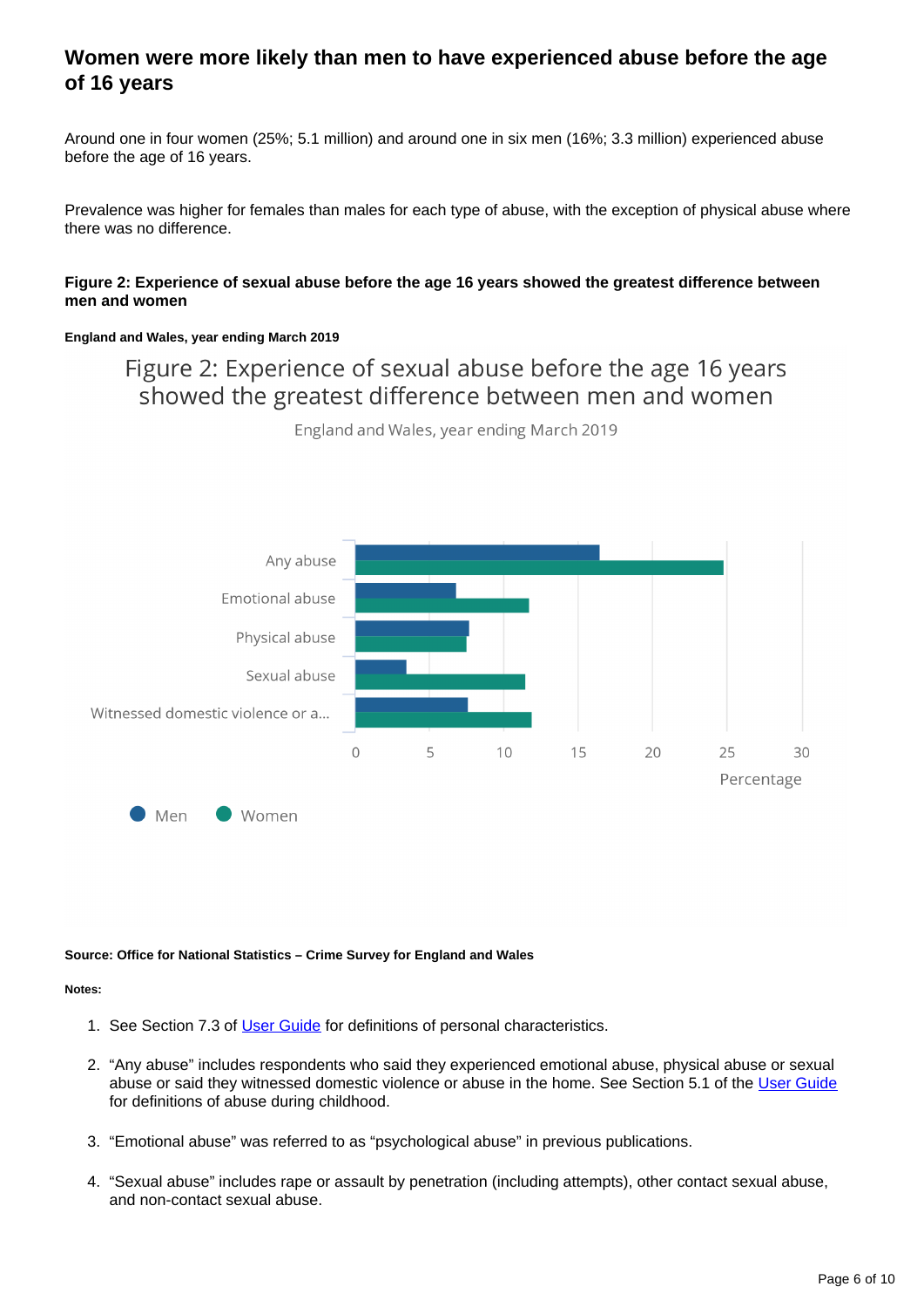More information on the prevalence of child abuse and the groups of children that are most likely to experience abuse can be found in [Child abuse extent and nature, England and Wales: year ending March 2019.](https://www.ons.gov.uk/peoplepopulationandcommunity/crimeandjustice/articles/childabuseextentandnatureenglandandwales/yearendingmarch2019)

### **What is often a hidden crime can have an impact later in life**

Around half of adults (52%) who experienced abuse before the age of 16 years also experienced domestic abuse later in life, compared with 13% of those who did not experience abuse before the age of 16 years.

The CSEW defines domestic abuse as occurring since the age of 16 years, and it includes sexual abuse, nonsexual abuse and stalking by a partner or family member.

More information about the impacts of abuse later in life, using data from the CSEW for the year ending March 2016, can be found in [People who were abused as children are more likely to be abused as an adult.](https://www.ons.gov.uk/peoplepopulationandcommunity/crimeandjustice/articles/peoplewhowereabusedaschildrenaremorelikelytobeabusedasanadult/2017-09-27)

## <span id="page-6-0"></span>**4 . Child abuse in England and Wales data**

#### [Child abuse extent and nature – Appendix tables](https://www.ons.gov.uk/peoplepopulationandcommunity/crimeandjustice/datasets/childabuseextentandnatureappendixtables)

Dataset | Released 14 January 2020

Data on child abuse extent and nature in England and Wales, bringing together a range of different data sources from across government and the voluntary sector.

#### [Child emotional abuse – Appendix tables](https://www.ons.gov.uk/peoplepopulationandcommunity/crimeandjustice/datasets/childemotionalabuseappendixtables)

Dataset | Released 14 January 2020

Data on child emotional abuse in England and Wales, bringing together a range of different data sources from across government and the voluntary sector.

#### [Child neglect - Appendix tables](https://www.ons.gov.uk/peoplepopulationandcommunity/crimeandjustice/datasets/childneglectappendixtables)

Dataset | Released 14 January 2020

Data on child neglect in England and Wales, bringing together a range of different data sources from across government and the voluntary sector.

#### [Child physical abuse – Appendix tables](https://www.ons.gov.uk/peoplepopulationandcommunity/crimeandjustice/datasets/childphysicalabuseappendixtables)

Dataset | Released 14 January 2020 Data on child physical abuse in England and Wales, bringing together a range of different data sources from across government and the voluntary sector.

#### [Child sexual abuse – Appendix tables](https://www.ons.gov.uk/peoplepopulationandcommunity/crimeandjustice/datasets/childsexualabuseappendixtables)

Dataset | Released 14 January 2020

Data on child sexual abuse in England and Wales, bringing together a range of different data sources from across government and the voluntary sector.

#### [Child abuse and the criminal justice system, England and Wales – Appendix tables](https://www.ons.gov.uk/peoplepopulationandcommunity/crimeandjustice/datasets/childabuseandthecriminaljusticesystemappendixtables)

Dataset | Released 5 March 2020

Data from a range of organisations on child abuse and the criminal justice system in England and Wales.

#### [Child abuse in England and Wales – Data landscape](https://www.ons.gov.uk/peoplepopulationandcommunity/crimeandjustice/datasets/childabuseinenglandandwalesdatalandscape)

Dataset | Released 5 March 2020

A tool providing a comprehensive list of data sources relating to child abuse from a range of organisations. This covers a wider range of sources than are discussed in the [articles associated with this release.](https://www.ons.gov.uk/peoplepopulationandcommunity/crimeandjustice/bulletins/childabuseinenglandandwales/january2020#other-pages-in-this-release)

### <span id="page-6-1"></span>**5 . Glossary**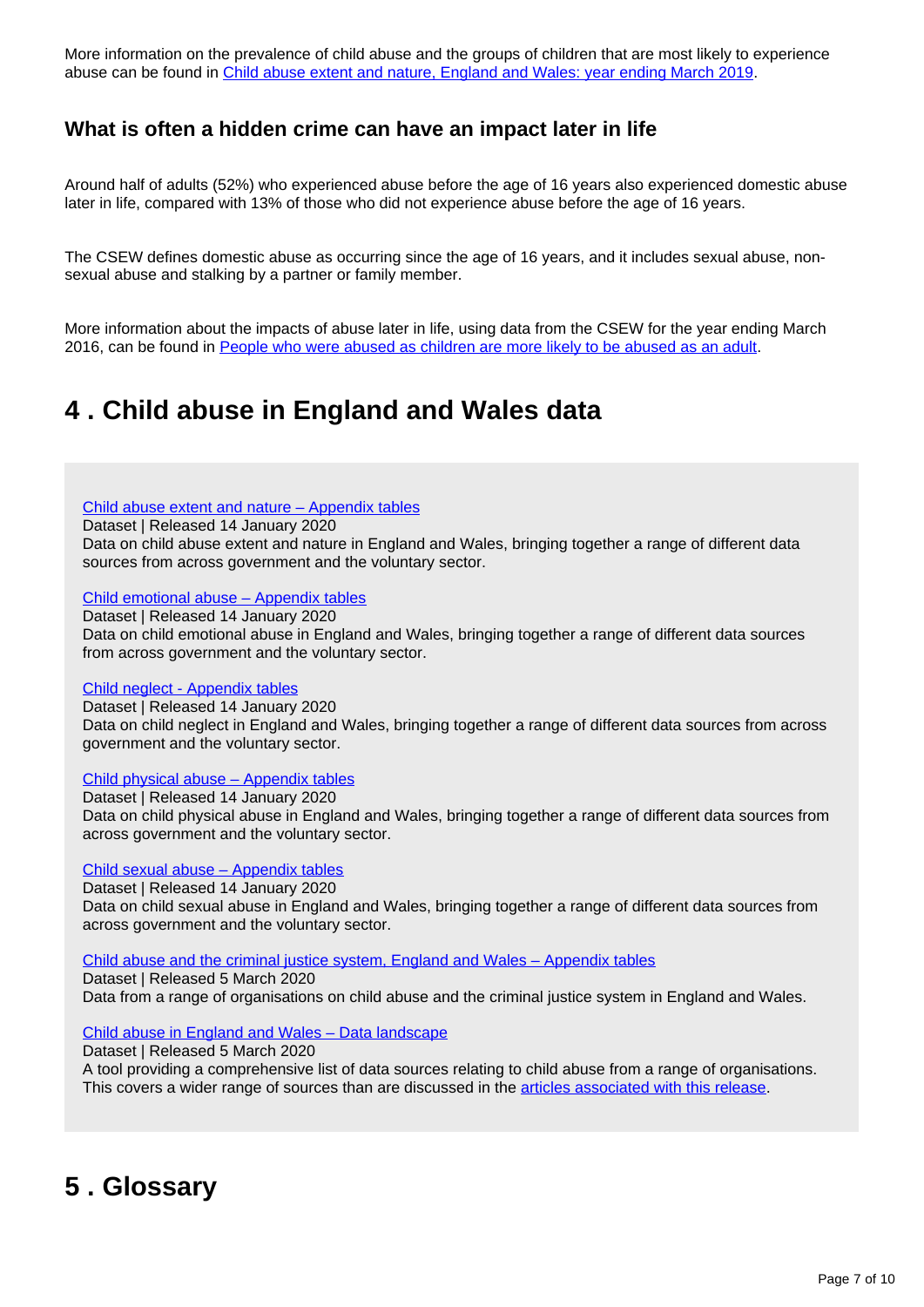### **Child**

A child is defined as anyone who has not yet reached their 18th birthday. The fact that a child has reached 16 years of age; is living independently; is in further education; is a member of the armed forces; is in hospital; or is in custody in the secure estate does not change their status or entitlements to services or protection.

### **Child abuse**

There is not a specific offence of child abuse in law, but practitioners have come to define child abuse based on the laws designed to protect children from harm. Child abuse is any form of maltreatment of a child. Somebody may abuse or neglect a child by inflicting harm, or by failing to act to prevent harm. Children may be abused in a family or in an institutional or community setting by those known to them or, more rarely, by others. Abuse can take place wholly online, or technology may be used to facilitate offline abuse. Children may be abused by an adult or adults, or another child or children.

### **Child emotional abuse**

Child emotional abuse is the persistent emotional maltreatment of a child that causes severe and persistent adverse effects on the child's emotional development. It may involve conveying to a child that they are worthless, unloved, inadequate or valued only insofar as they meet the needs of another person. It may include not giving the child opportunities to express their views, deliberately silencing them or "making fun" of what they say or how they communicate. It may feature age or developmentally inappropriate expectations being imposed on children. It may involve seeing or hearing the ill-treatment of another. It may involve serious bullying (including cyber bullying), causing children frequently to feel frightened or in danger, or the exploitation or corruption of children. Some level of emotional abuse is involved in all types of maltreatment of a child, but it may occur alone. A child may be emotionally abused by an adult or adults or by another child or children.

### **Child neglect**

Child neglect is the persistent failure to meet a child's basic physical and/or psychological needs, likely to result in the serious impairment of the child's health or development. Neglect may occur during pregnancy as a result of maternal substance abuse. Once a child is born, neglect may involve a parent or carer failing to:

- provide adequate food, clothing and shelter (including exclusion from home or abandonment)
- protect from physical and emotional harm or danger
- ensure adequate supervision (including the use of inadequate care-givers)
- ensure access to appropriate medical care or treatment

It may also include neglect of, or unresponsiveness to, a child's basic emotional needs.

### **Child physical abuse**

Child physical abuse is the non-accidental infliction of physical force on a child. This may involve hitting, shaking, throwing, poisoning, burning or scalding, drowning, suffocating, or otherwise causing physical harm to a child. Physical harm may also be caused when a parent or carer fabricates the symptoms of, or deliberately induces, illness in a child. Physical abuse may or may not result in physical injury. A child may be physically abused by an adult or adults or by another child or children.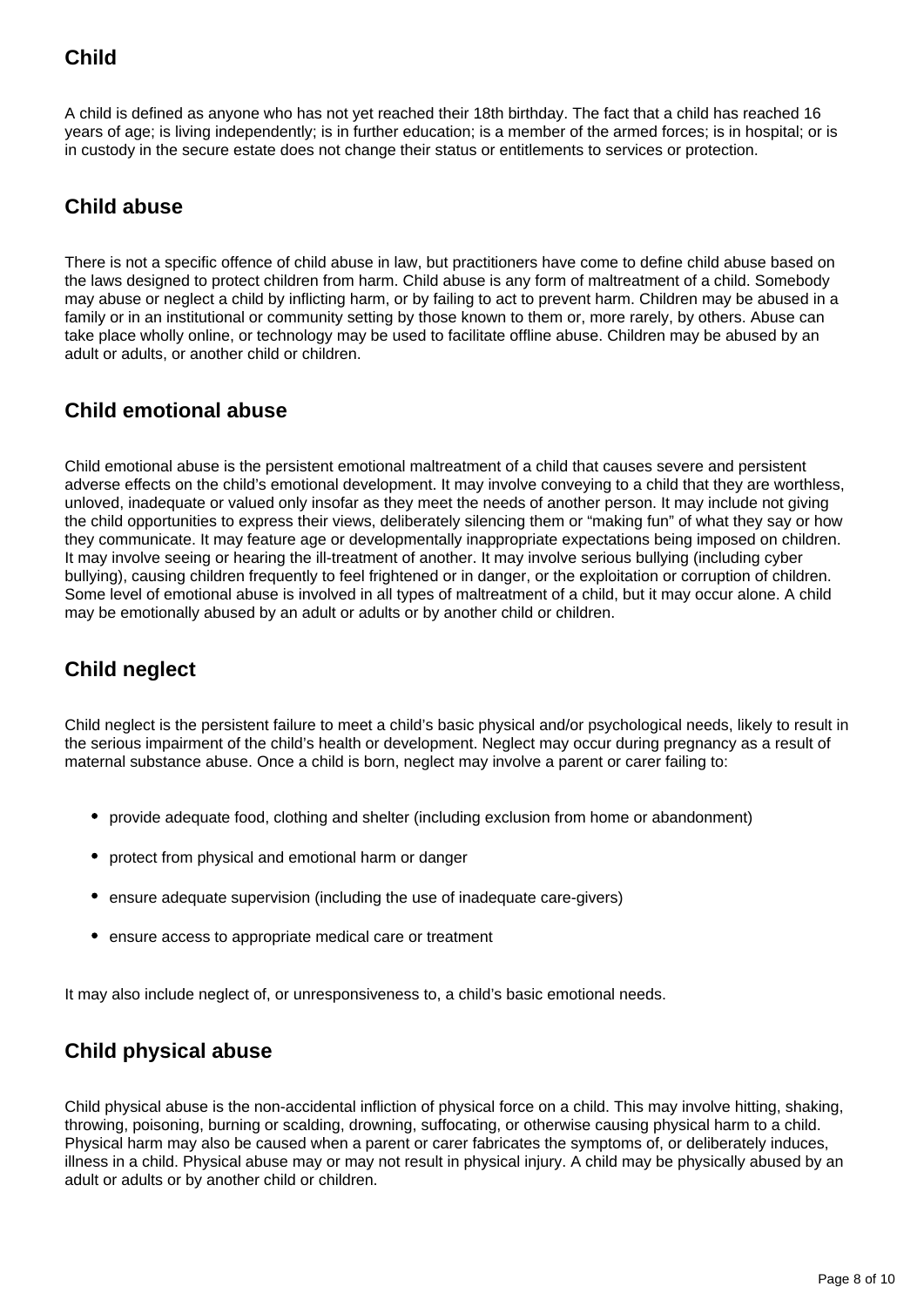### **Child sexual abuse**

Child sexual abuse is forcing or enticing a child or young person to take part in sexual activities, not necessarily involving a high level of violence, whether or not the child is aware of what is happening. The activities may involve physical contact, including assault by penetration (for example, rape or oral sex) or non-penetrative acts (for example, masturbation, kissing, rubbing and touching outside of clothing). They may also include non-contact activities, such as involving children in looking at, or in the production of, sexual images, watching sexual activities, encouraging children to behave in sexually inappropriate ways, or grooming a child in preparation for abuse (including via the internet). Sexual abuse is not solely perpetrated by adult males. Women can also commit acts of sexual abuse, as can other children.

### **Child sexual exploitation**

Child sexual exploitation is a form of child sexual abuse where an individual or group takes advantage of an imbalance of power to coerce, manipulate, or deceive a child or young person under the age of 18 years into sexual activity in exchange for something the victim needs or wants and/or for the financial advantage or increased status of the perpetrator or facilitator. The victim may have been sexually exploited even if the sexual activity appears consensual. Child sexual exploitation does not always involve physical contact; it can also occur through the use of technology.

## <span id="page-8-0"></span>**6 . Measuring the data**

The statistics in this release can be used to help inform work relating to the requirements of the [UN Convention on](https://downloads.unicef.org.uk/wp-content/uploads/2019/10/UNCRC_summary-1_1.pdf?_ga=2.251383488.732938496.1573037344-1573025988.1569398258)  [the Rights of the Child \(UNCRC\),](https://downloads.unicef.org.uk/wp-content/uploads/2019/10/UNCRC_summary-1_1.pdf?_ga=2.251383488.732938496.1573037344-1573025988.1569398258) specifically:

- Article 3 best interests of the child
- Article 19 protection from violence, abuse and neglect
- Article 39 recovery from trauma and reintegration

Statistics in this article are also used to help monitor progress towards the Sustainable Development Goals [\(SDGs\)](https://sustainabledevelopment-uk.github.io/) 5 "Gender equality" and 16 "Peace and justice".

The data included in this release are sourced from the Crime Survey for England and Wales (CSEW), police recorded crime, other government organisations and child abuse support services.

The [User guide to crime statistics for England and Wales](https://www.ons.gov.uk/peoplepopulationandcommunity/crimeandjustice/methodologies/userguidetocrimestatisticsforenglandandwales) provides detailed information about the crime survey and police recorded crime data.

More quality and methodology information on strengths, limitations, appropriate uses, and how the data were created is available in the [Child abuse QMI](https://www.ons.gov.uk/peoplepopulationandcommunity/crimeandjustice/methodologies/childabuseqmi) and the [Crime in England and Wales QMI.](https://www.ons.gov.uk/peoplepopulationandcommunity/crimeandjustice/methodologies/crimeinenglandandwalesqmi)

## <span id="page-8-1"></span>**7 . Strengths and limitations**